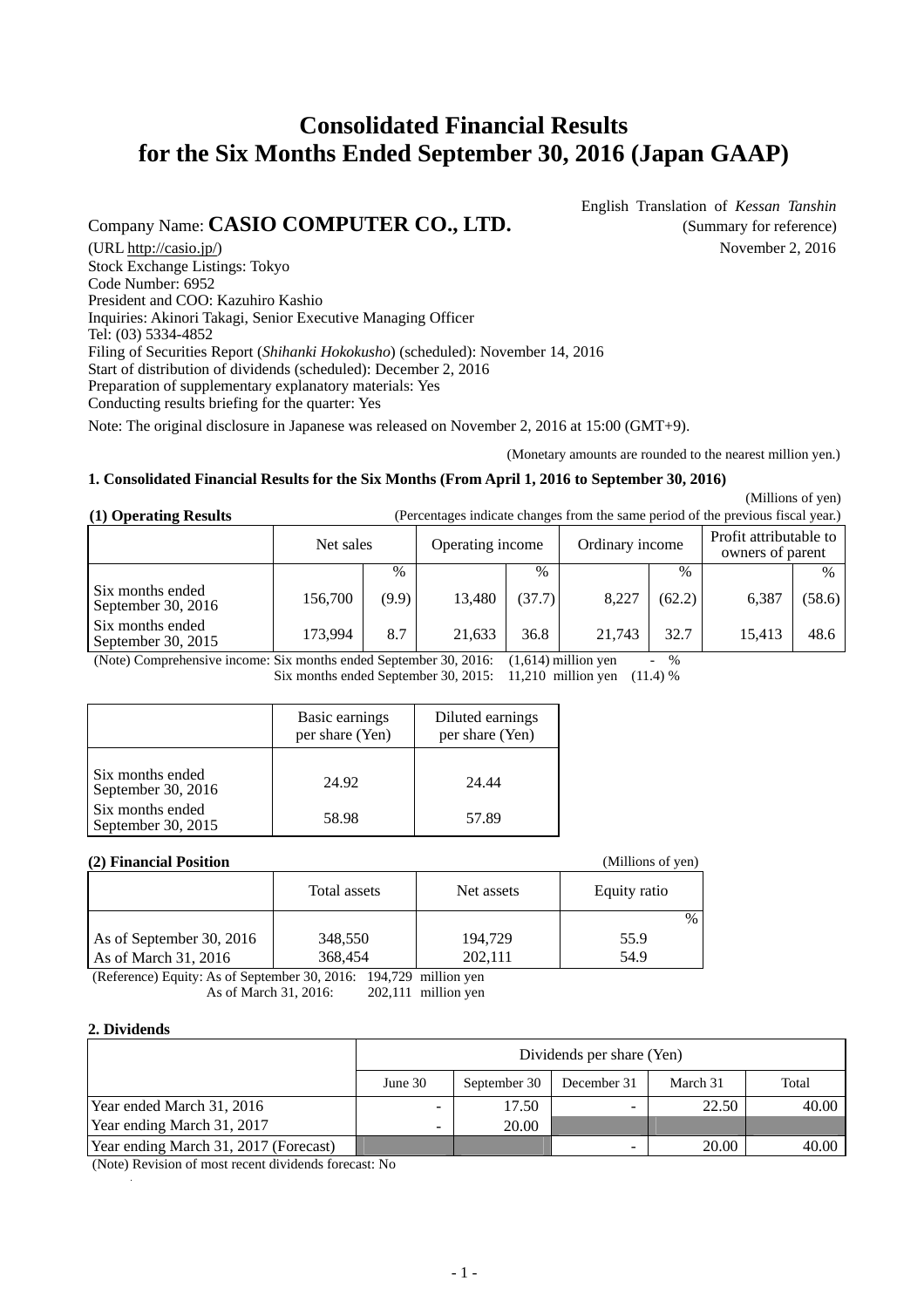#### **3. Consolidated Results Forecasts for Fiscal 2017 (From April 1, 2016 to March 31, 2017)**

#### (Millions of yen) (Percentages indicate changes from the previous fiscal year.)

|             | releases muitate thanges from the previous fistal year. |       |                  |        |        |                                                               |        |        |                             |  |
|-------------|---------------------------------------------------------|-------|------------------|--------|--------|---------------------------------------------------------------|--------|--------|-----------------------------|--|
|             | Net sales                                               |       | Operating income |        |        | Profit attributable to<br>Ordinary income<br>owners of parent |        |        | Basic earnings<br>per share |  |
|             |                                                         | $\%$  |                  | $\%$   |        | $\%$                                                          |        | $\%$   | Yen                         |  |
| Fiscal 2017 | 330,000                                                 | (6.3) | 30.500           | (27.7) | 25,500 | (37.9)                                                        | 18.000 | (42.3) | 70.22                       |  |

(Note) Revision of most recent consolidated results forecasts: Yes

#### **Notes**

(1) Changes in significant subsidiaries (Changes in scope of consolidation): No Newly included: -

Excluded: -

(2) Application of the special accounting methods to the preparation of quarterly consolidated financial statements: No

(3) Changes in accounting policies, changes in accounting estimates and retrospective restatements

- (a) Changes in accounting policies due to revision of accounting standards: Yes
- (b) Changes in accounting policies other than (a) above: No
- (c) Changes in accounting estimates: No
- (d) Retrospective restatements: No

(4) Number of shares outstanding (common shares)

(a) Number of shares outstanding (including treasury shares):

| As of September 30, 2016: | 269,020,914 shares |
|---------------------------|--------------------|
| As of March 31, 2016:     | 269,020,914 shares |

| (b) Number of treasury shares: |                   |
|--------------------------------|-------------------|
| As of September 30, 2016:      | 12,689,986 shares |
| As of March 31, 2016:          | 12,688,923 shares |
|                                |                   |

(c) Average number of shares outstanding (cumulative for all quarters): Six months ended September 30, 2016: 256,331,524 shares Six months ended September 30, 2015: 261,337,344 shares

Statement on the Implementation Status of Quarterly Review Procedures

This report of quarterly consolidated financial results is outside the scope of review procedures based on Japan's Financial Instruments and Exchange Law. At the time of publication of this report, the company has not yet completed the review procedures of the quarterly financial statements based on the Financial Instruments and Exchange Law.

Proper Use of Business Results Forecasts and Other Notes

- 1. The forward-looking statements contained in these materials, including business results forecasts, are based on information currently available to the company and on certain assumptions deemed to be reasonable, and are not intended to be construed as assurance that they will be accomplished in the future. Actual business results may differ substantially due to a number of factors. Please refer to Discussion of Forward-looking Statements, including Consolidated Results Forecasts on page 4 for the conditions that form the assumptions for business results and cautions concerning the use of business results forecasts. The consolidated business results forecast announced on May 11, 2016 has been revised for these materials.
- 2. The supplementary explanatory materials for the financial results are published on the company's official website on November 2, 2016.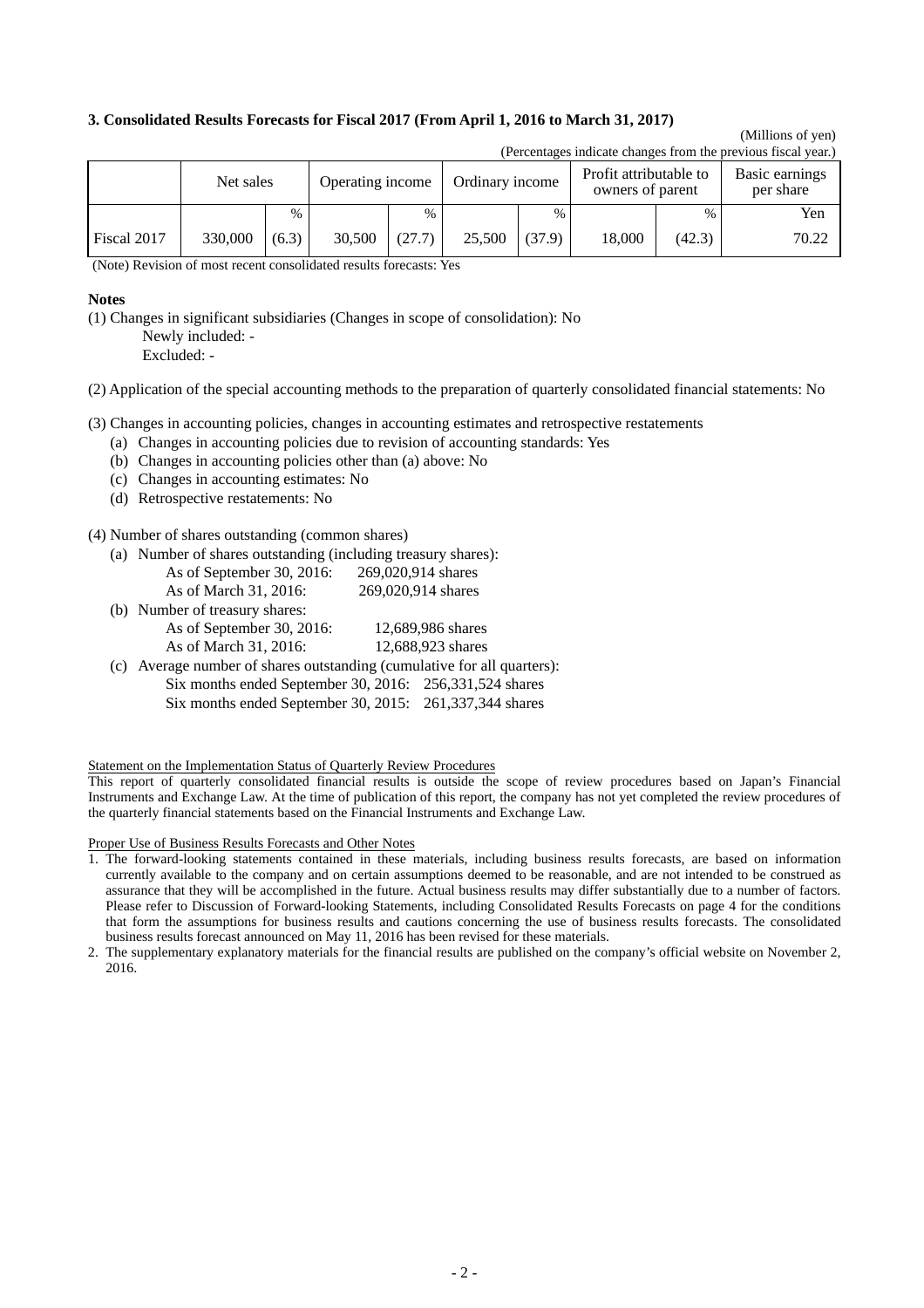## **ATTACHED MATERIALS**

| 1. |     | Qualitative Information for the First Half of the Current Fiscal Year                                                                                                                                                          |  |
|----|-----|--------------------------------------------------------------------------------------------------------------------------------------------------------------------------------------------------------------------------------|--|
|    | (1) |                                                                                                                                                                                                                                |  |
|    | (2) |                                                                                                                                                                                                                                |  |
|    | (3) |                                                                                                                                                                                                                                |  |
|    |     | <b>Consolidated Financial Statements</b>                                                                                                                                                                                       |  |
|    |     |                                                                                                                                                                                                                                |  |
|    | (2) |                                                                                                                                                                                                                                |  |
|    |     |                                                                                                                                                                                                                                |  |
|    |     | Consolidated Statements of Comprehensive Income manufactured and the state of Comprehensive Income manufactured and the state of Osman District of Comprehensive Income manufactured and the state of Osman District of the St |  |
|    | (3) |                                                                                                                                                                                                                                |  |
|    | (4) | Notes to Consolidated Financial Statements <b>Executive Consolidated</b> Financial Statements <b>Executive Consolidated</b>                                                                                                    |  |
|    |     | Notes on Premise of Going Concern <b>Exercise Content and Service Concern</b> 11                                                                                                                                               |  |
|    |     |                                                                                                                                                                                                                                |  |
|    |     | Segment Information <b>Example 2018</b> 11                                                                                                                                                                                     |  |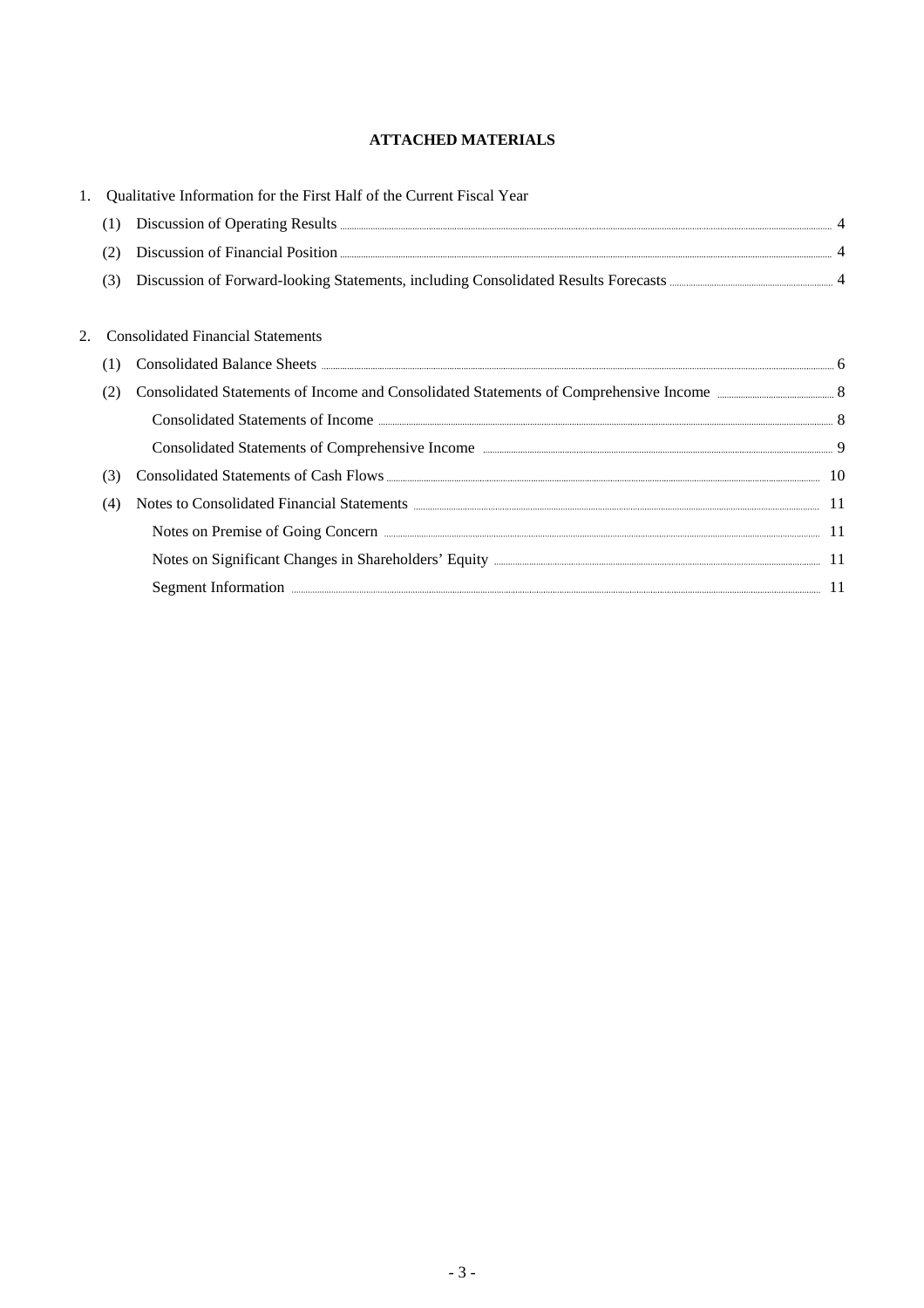## **1. Qualitative Information for the First Half of the Current Fiscal Year**

### **(1) Discussion of Operating Results**

During the first half of the current fiscal year, uncertainty remained over the future outlook both in Japan and overseas due to such factors as the downturn in emerging countries, sharp fluctuations in exchange rates and the vote in the UK to withdraw from the European Union, although the US economy maintained a moderate recovery.

In this situation, consolidated net sales for the first half of the fiscal year amounted to ¥156.7 billion. By segment, sales stood at ¥133.0 billion in the Consumer segment, ¥19.1 billion in the System Equipment segment, and ¥4.4 billion in the Others segment.

In the timepiece business, sales of the GPS hybrid radio-controlled solar-powered G-SHOCK and the EDIFICE model which connects to a smartphone via Bluetooth<sup>®</sup> remained strong. In the calculator business, scientific calculators optimized for the needs of specific countries overseas performed well.

In income for the first half of the fiscal year, the Consumer segment posted ¥17.0 billion in operating income. The timepiece business maintained high profitability with an improvement in the product mix. In the calculator business, scientific calculators did well overseas, ensuring profitability. The System Equipment segment recorded an operating loss of ¥1.4 billion due to the impact of structural reform measures that are being implemented. The Others segment posted operating income of ¥0.1 billion. As a result, Casio posted ¥13.4 billion in consolidated operating income, allowing for adjustment. Affected by the sharp appreciation in the value of the yen, Casio recorded ¥8.2 billion in ordinary income and ¥6.3 billion in profit attributable to owners of parent.

### **(2) Discussion of Financial Position**

Total assets on a consolidated basis at the end of the first half of the current fiscal year stood at ¥348.5 billion, down ¥19.9 billion compared to the end of the previous fiscal year, mainly owing to a decrease in notes and accounts receivable-trade. Net assets decreased ¥7.3 billion to ¥194.7 billion, mainly due to a decline in foreign currency translation adjustment. As a result, the equity ratio improved 1.0 point compared to the end of the previous fiscal year to 55.9%.

Net cash provided by operating activities was ¥12.6 billion, net cash used in investing activities was ¥2.4 billion, and net cash used in financing activities was ¥6.3 billion. As a result, consolidated cash and cash equivalents at the end of the first half of the current fiscal year was ¥124.3 billion, a decrease of ¥3.6 billion compared to the end of the previous fiscal year.

Casio will continue to pursue effective management of its business assets, aiming to build a stable and strong financial structure.

#### **(3) Discussion of Forward-looking Statements, including Consolidated Results Forecasts**

Due to the sharp appreciation in the value of the yen and adjustments to production and sales aimed at promoting the structural reform of the Systems Equipment business, the consolidated full-year results forecasts for the fiscal year ending March 31, 2017 published on May 11, 2016 have been revised as shown below.

| <b>Consolidated Results Forecasts</b>               |           |                  |                 | (Billions of yen)                          |
|-----------------------------------------------------|-----------|------------------|-----------------|--------------------------------------------|
|                                                     | Net sales | Operating income | Ordinary income | Profit attributable to<br>owners of parent |
| Previous forecast (A)<br>(Released on May 11, 2016) | 370.0     | 48.0             | 46.0            | 33.0                                       |
| Current revised forecast (B)                        | 330.0     | 30.5             | 25.5            | 18.0                                       |
| Amount of change (B-A)                              | (40.0)    | (17.5)           | (20.5)          | (15.0)                                     |

Due to forecasts of continued appreciation in the value of the yen and the impact from structural reform of the Systems Equipment business, while also considering the financial results for the first half of the current fiscal year, it has become likely that net sales, operating income, ordinary income and profit attributable to owners of parent will all fall short of the initial forecasts.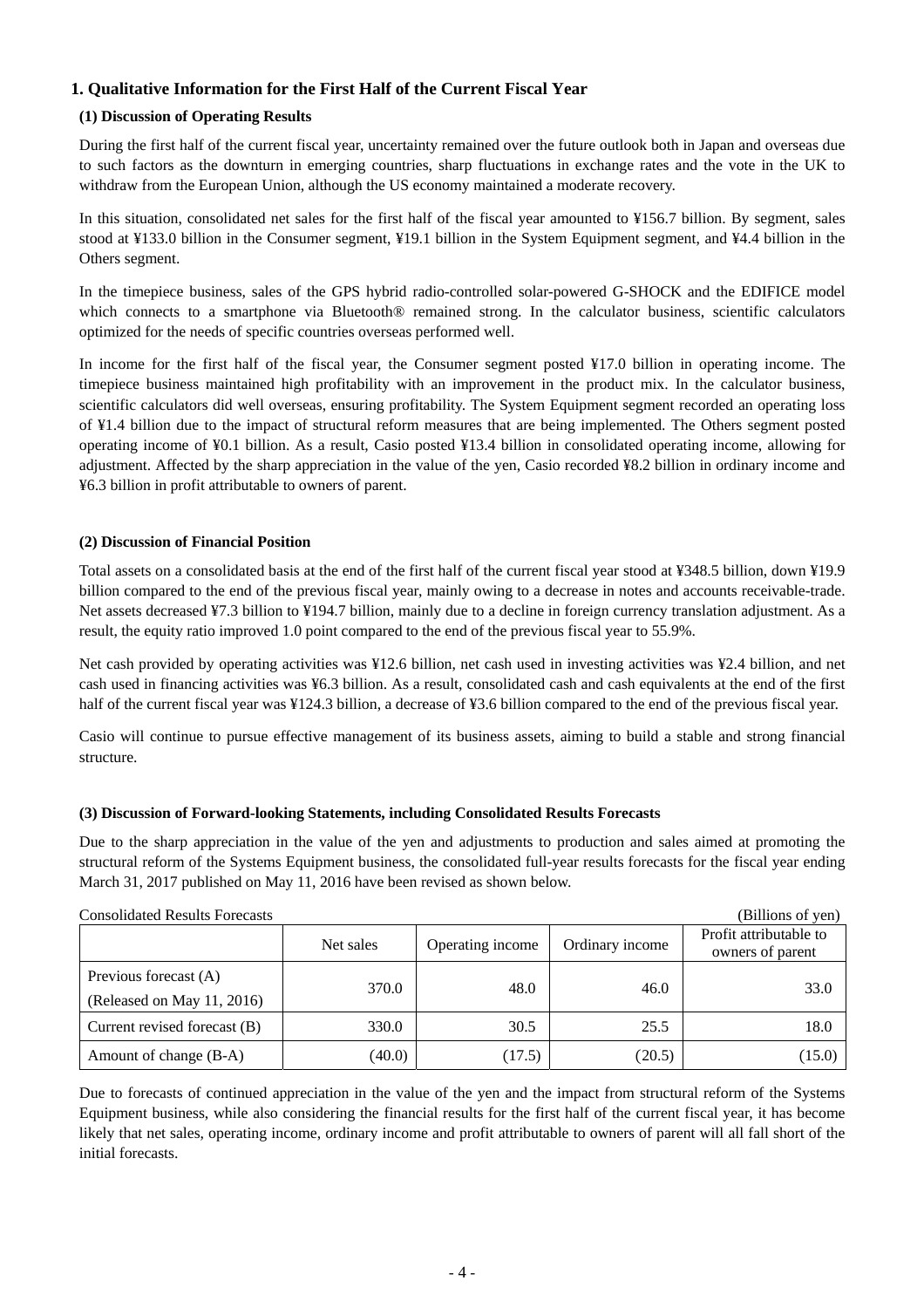Casio will record declines in sales and profit for the current fiscal year due to temporary factors. Going forward, however, the company will continue to solidify its strong profitability, driven by the product planning skills and unique technical strengths it has fostered by "creating something from nothing," thereby paving the way for significant growth in the future.

Notes concerning results forecasts

- 1) Exchange rates are estimated at US\$  $1 = \frac{1}{4}103$  and Euro  $1 = \frac{1}{4}114$
- 2) The forward-looking statements including business results forecasts are based on information currently available to the company and on certain assumptions deemed to be reasonable. Actual business results may differ substantially due to a number of factors. Key factors affecting actual business results may include, but are not limited to, the economic circumstances surrounding the company's business, fluctuations in the exchange rates of major currencies including the yen-dollar rate, and significant changes in product prices.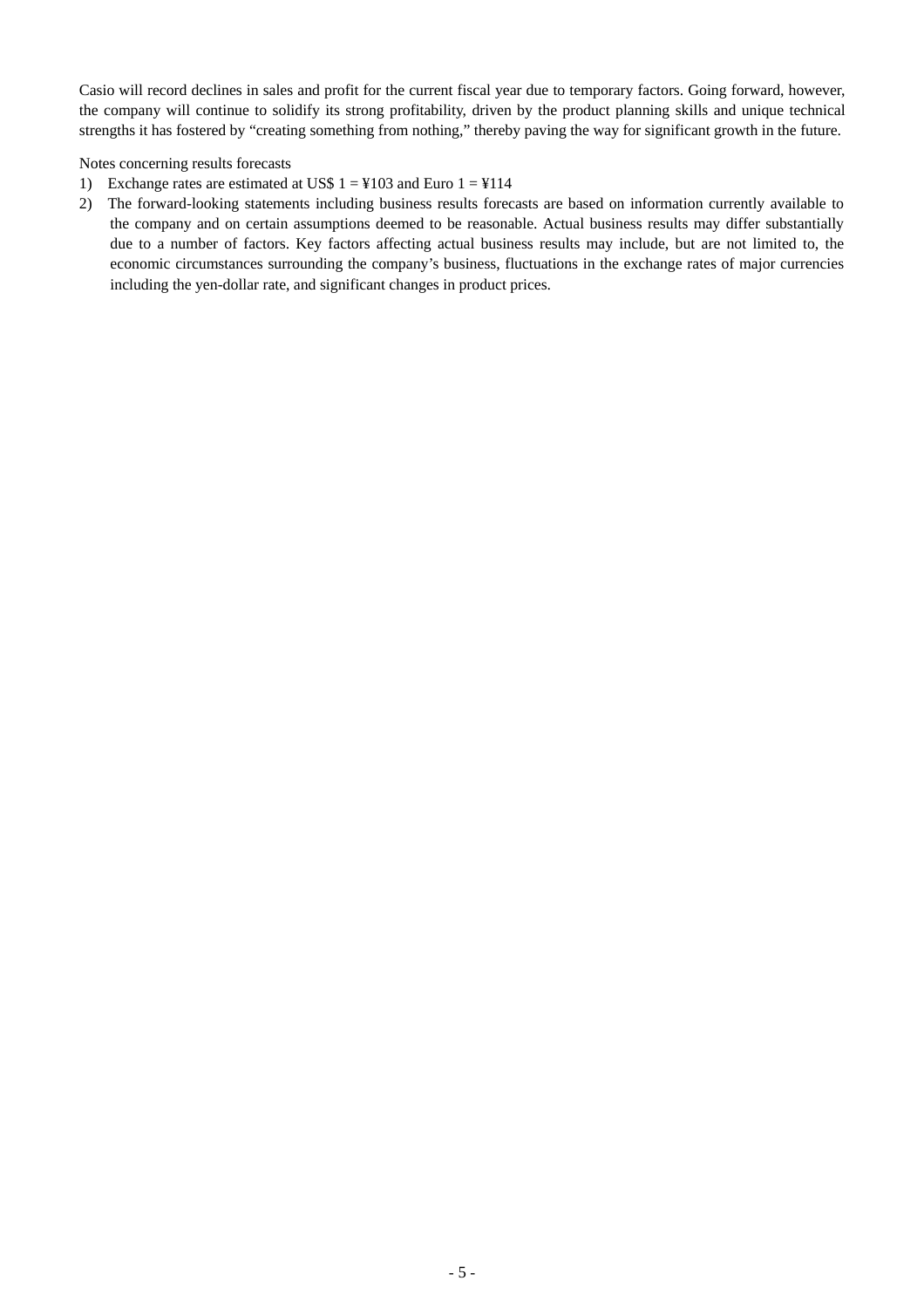## **2. Consolidated Financial Statements**

## **(1) Consolidated Balance Sheets**

|                                     |                         | (Millions of yen)           |
|-------------------------------------|-------------------------|-----------------------------|
|                                     | As of<br>March 31, 2016 | As of<br>September 30, 2016 |
| <b>Assets</b>                       |                         |                             |
| <b>Current assets</b>               |                         |                             |
| Cash and deposits                   | 66,648                  | 64,694                      |
| Notes and accounts receivable-trade | 47,843                  | 41,402                      |
| Securities                          | 55,600                  | 60,000                      |
| Finished goods                      | 43,082                  | 38,385                      |
| Work in process                     | 6,943                   | 4,057                       |
| Raw materials and supplies          | 7,751                   | 7,010                       |
| Other                               | 22,871                  | 19,061                      |
| Allowance for doubtful accounts     | (501)                   | (461)                       |
| <b>Total current assets</b>         | 250,237                 | 234,148                     |
| <b>Non-current assets</b>           |                         |                             |
| Property, plant and equipment       |                         |                             |
| Land                                | 36,091                  | 35,111                      |
| Other, net                          | 24,791                  | 23,403                      |
| Total property, plant and equipment | 60,882                  | 58,514                      |
| Intangible assets                   | 6,309                   | 6,554                       |
| Investments and other assets        |                         |                             |
| Investment securities               | 34,407                  | 33,376                      |
| Net defined benefit asset           | 9,113                   | 9,521                       |
| Other                               | 7,577                   | 6,502                       |
| Allowance for doubtful accounts     | (71)                    | (65)                        |
| Total investments and other assets  | 51,026                  | 49,334                      |
| <b>Total non-current assets</b>     | 118,217                 | 114,402                     |
| <b>Total assets</b>                 | 368,454                 | 348,550                     |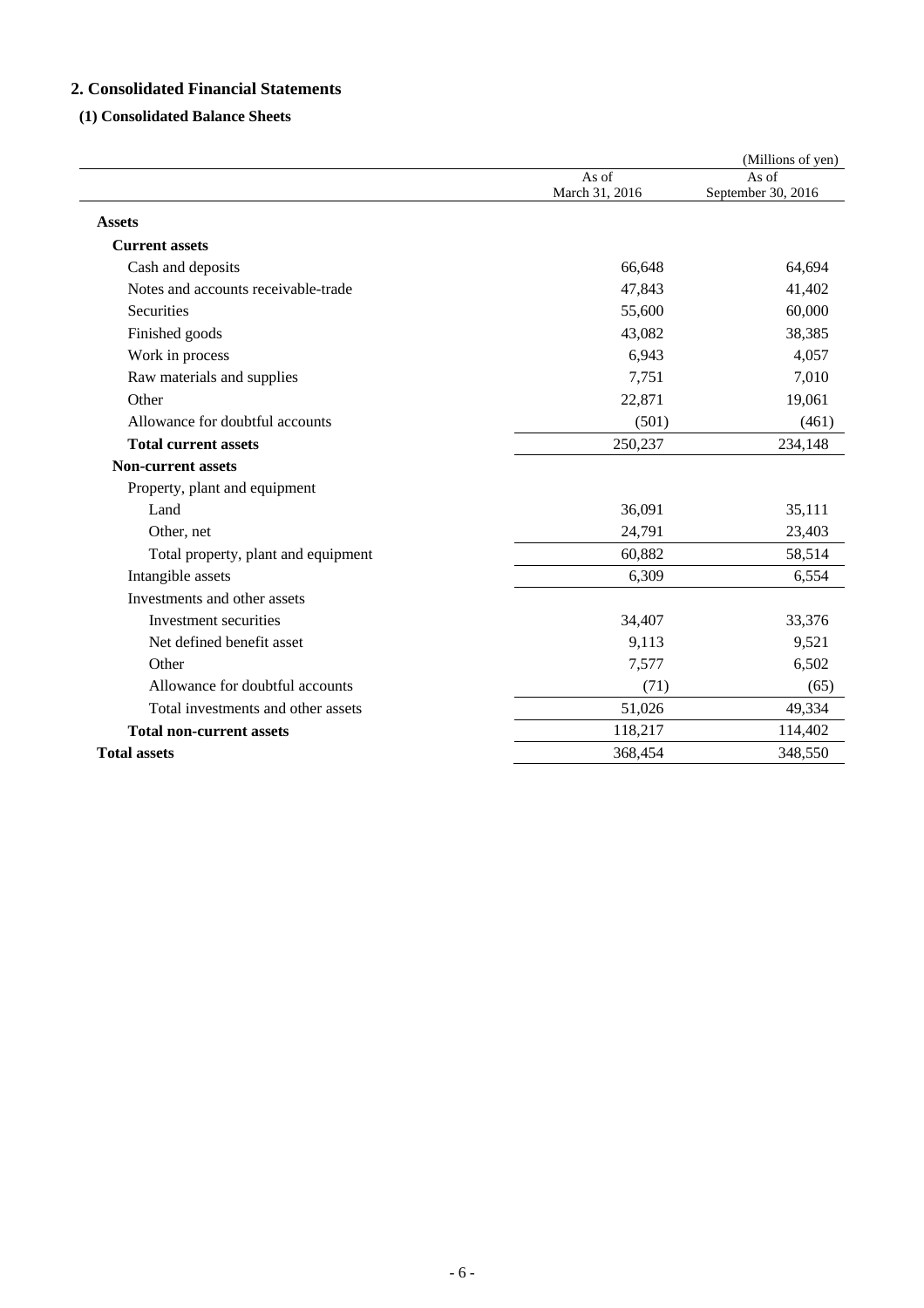|                                                       |                         | (Millions of yen)           |
|-------------------------------------------------------|-------------------------|-----------------------------|
|                                                       | As of<br>March 31, 2016 | As of<br>September 30, 2016 |
| <b>Liabilities</b>                                    |                         |                             |
| <b>Current liabilities</b>                            |                         |                             |
| Notes and accounts payable-trade                      | 34,542                  | 28,219                      |
| Short-term loans payable                              | 260                     | 158                         |
| Income taxes payable                                  | 4,334                   | 2,155                       |
| Provision for product warranties                      | 779                     | 789                         |
| Other                                                 | 39,653                  | 37,214                      |
| <b>Total current liabilities</b>                      | 79,568                  | 68,535                      |
| <b>Non-current liabilities</b>                        |                         |                             |
| Bonds with subscription rights to shares              | 10,033                  | 10,028                      |
| Long-term loans payable                               | 67,000                  | 67,000                      |
| Net defined benefit liability                         | 1,338                   | 1,092                       |
| Other                                                 | 8,404                   | 7,166                       |
| <b>Total non-current liabilities</b>                  | 86,775                  | 85,286                      |
| <b>Total liabilities</b>                              | 166,343                 | 153,821                     |
| <b>Net assets</b>                                     |                         |                             |
| Shareholders' equity                                  |                         |                             |
| Capital stock                                         | 48,592                  | 48,592                      |
| Capital surplus                                       | 65,058                  | 65,059                      |
| Retained earnings                                     | 100,041                 | 100,661                     |
| Treasury shares                                       | (20, 291)               | (20, 293)                   |
| <b>Total shareholders' equity</b>                     | 193,400                 | 194,019                     |
| Accumulated other comprehensive income                |                         |                             |
| Valuation difference on available-for-sale securities | 7,781                   | 7,056                       |
| Foreign currency translation adjustment               | (1, 844)                | (9,010)                     |
| Remeasurements of defined benefit plans               | 2,774                   | 2,664                       |
| Total accumulated other comprehensive income          | 8,711                   | 710                         |
| <b>Total net assets</b>                               | 202,111                 | 194,729                     |
| <b>Total liabilities and net assets</b>               | 368,454                 | 348,550                     |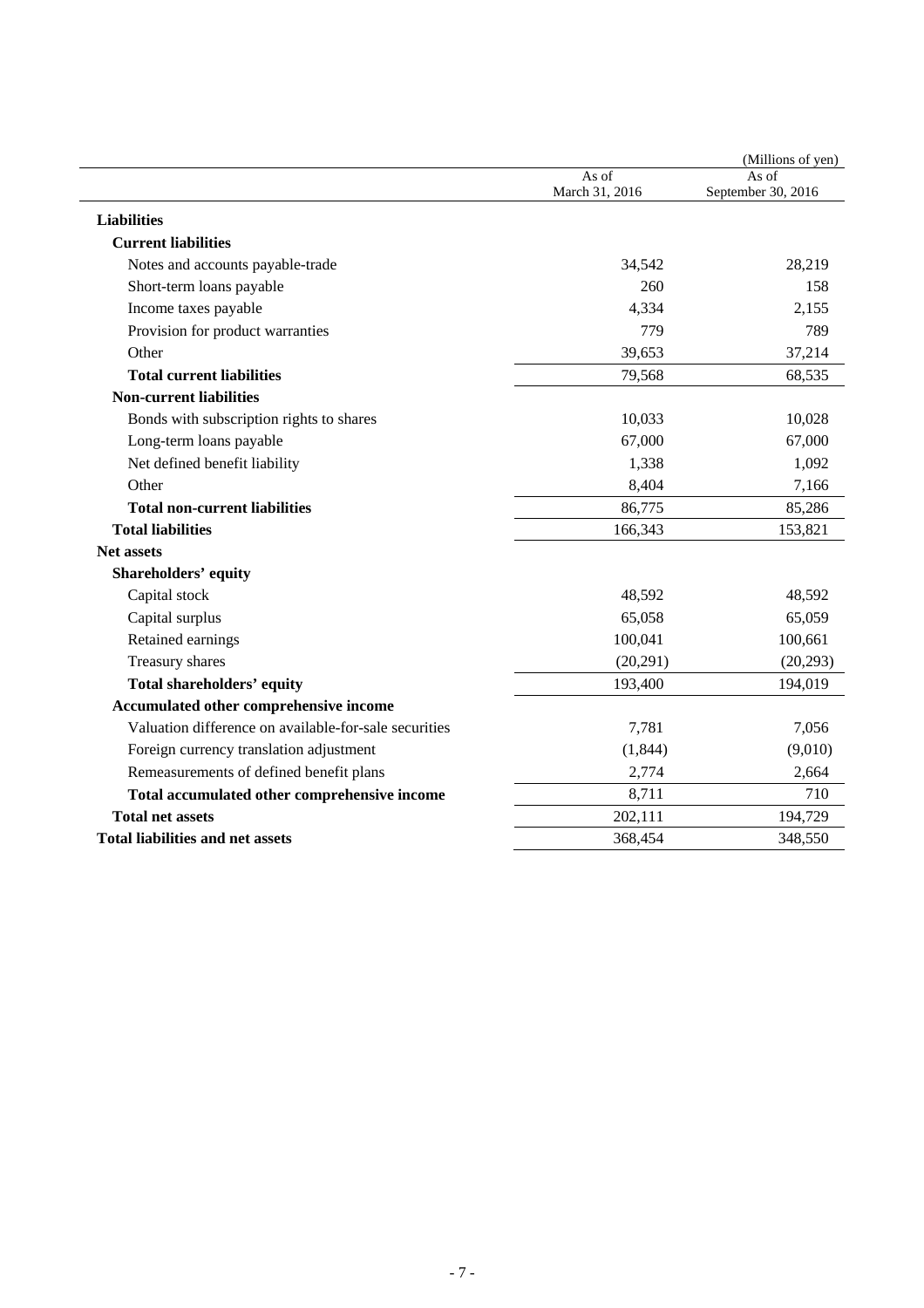## **(2) Consolidated Statements of Income and Consolidated Statements of Comprehensive Income**

**Consolidated Statements of Income** 

|                                                    |                    | (Millions of yen)  |
|----------------------------------------------------|--------------------|--------------------|
|                                                    | Six months ended   | Six months ended   |
|                                                    | September 30, 2015 | September 30, 2016 |
| <b>Net sales</b>                                   | 173,994            | 156,700            |
| Cost of sales                                      | 95,376             | 92,348             |
| <b>Gross profit</b>                                | 78,618             | 64,352             |
| Selling, general and administrative expenses       |                    |                    |
| Salaries, allowances and bonuses                   | 17,988             | 16,795             |
| Other                                              | 38,997             | 34,077             |
| Total selling, general and administrative expenses | 56,985             | 50,872             |
| <b>Operating income</b>                            | 21,633             | 13,480             |
| Non-operating income                               |                    |                    |
| Interest income                                    | 253                | 207                |
| Dividend income                                    | 296                | 205                |
| Other                                              | 41                 | 119                |
| Total non-operating income                         | 590                | 531                |
| Non-operating expenses                             |                    |                    |
| Foreign exchange losses                            | 56                 | 5,453              |
| Other                                              | 424                | 331                |
| Total non-operating expenses                       | 480                | 5,784              |
| <b>Ordinary income</b>                             | 21,743             | 8,227              |
| Extraordinary income                               |                    |                    |
| Gain on sales of non-current assets                | 3                  | 398                |
| Other                                              |                    | 73                 |
| Total extraordinary income                         | $\overline{3}$     | 471                |
| <b>Extraordinary losses</b>                        |                    |                    |
| Loss on retirement of non-current assets           | 24                 | 67                 |
| <b>Impairment</b> loss                             | 262                | 19                 |
| Total extraordinary losses                         | 286                | 86                 |
| Profit before income taxes                         | 21,460             | 8,612              |
| Income taxes                                       | 6,047              | 2,225              |
| Profit                                             | 15,413             | 6,387              |
| Profit attributable to owners of parent            | 15,413             | 6,387              |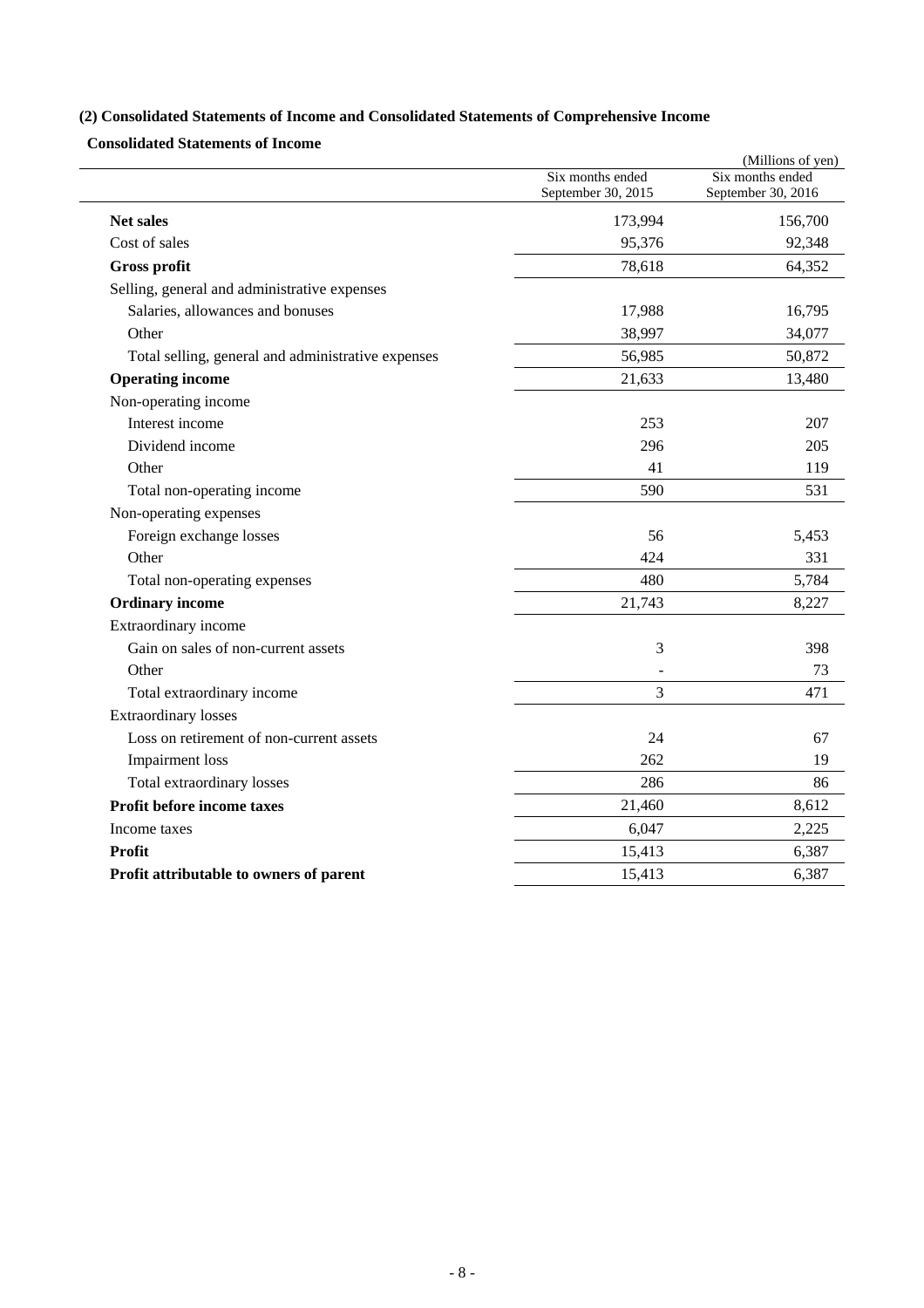## **Consolidated Statements of Comprehensive Income**

| Consolidated Statements of Complements of Income                                     |                    |                    |
|--------------------------------------------------------------------------------------|--------------------|--------------------|
|                                                                                      |                    | (Millions of yen)  |
|                                                                                      | Six months ended   | Six months ended   |
|                                                                                      | September 30, 2015 | September 30, 2016 |
| Profit                                                                               | 15,413             | 6,387              |
| Other comprehensive income                                                           |                    |                    |
| Valuation difference on available-for-sale securities                                | (3,182)            | (725)              |
| Foreign currency translation adjustment                                              | (814)              | (7,166)            |
| Remeasurements of defined benefit plans                                              | (207)              | (110)              |
| Share of other comprehensive income of entities<br>accounted for using equity method | (0)                | (0)                |
| Total other comprehensive income                                                     | (4,203)            | (8,001)            |
| <b>Comprehensive income</b>                                                          | 11,210             | (1,614)            |
| Comprehensive income attributable to                                                 |                    |                    |
| Comprehensive income attributable to owners of parent                                | 11,210             | (1,614)            |
| Comprehensive income attributable to non-controlling<br>interests                    |                    |                    |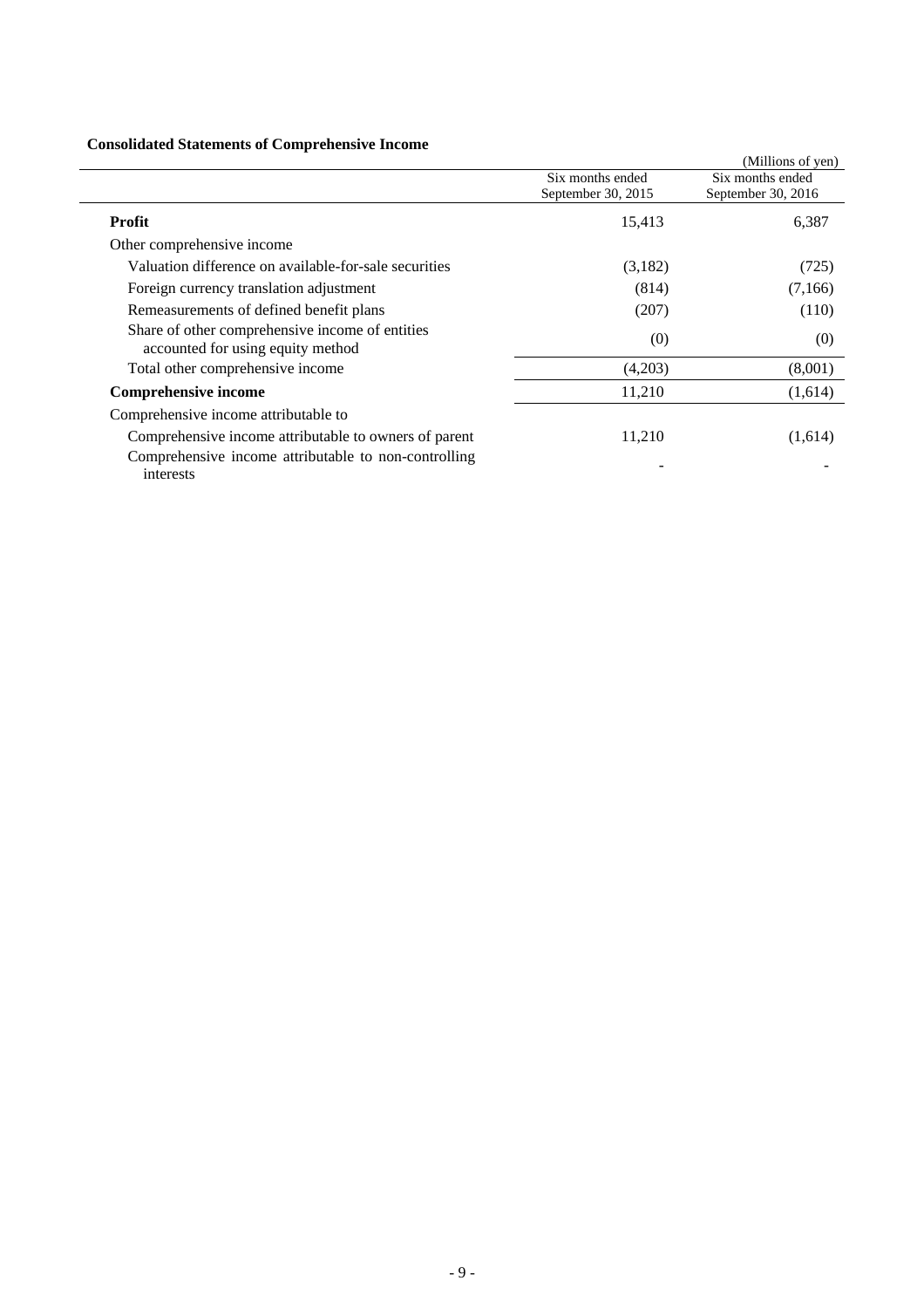## **(3) Consolidated Statements of Cash Flows**

|                                                             | Six months ended<br>September 30, 2015 | (Millions of yen)<br>Six months ended<br>September 30, 2016 |
|-------------------------------------------------------------|----------------------------------------|-------------------------------------------------------------|
| <b>Cash flows from operating activities</b>                 |                                        |                                                             |
| Profit before income taxes                                  | 21,460                                 | 8,612                                                       |
| Depreciation                                                | 4,314                                  | 4,518                                                       |
| <b>Impairment</b> loss                                      | 262                                    | 19                                                          |
| Loss (gain) on sales and retirement of non-current assets   | 21                                     | (331)                                                       |
| Increase (decrease) in net defined benefit liability        | (78)                                   | (133)                                                       |
| Decrease (increase) in net defined benefit asset            | (488)                                  | (408)                                                       |
| Interest and dividend income                                | (549)                                  | (412)                                                       |
| Interest expenses                                           | 215                                    | 170                                                         |
| Foreign exchange losses (gains)                             | (348)                                  | 1,869                                                       |
| Decrease (increase) in notes and accounts receivable-trade  | 501                                    | 3,958                                                       |
| Decrease (increase) in inventories                          | (2,149)                                | 4,964                                                       |
| Increase (decrease) in notes and accounts payable-trade     | (4,714)                                | (4,797)                                                     |
| Other, net                                                  | (800)                                  | (1,548)                                                     |
| Subtotal                                                    | 17,647                                 | 16,481                                                      |
| Interest and dividend income received                       | 596                                    | 472                                                         |
| Interest expenses paid                                      | (212)                                  | (173)                                                       |
| Income taxes paid                                           | (3,077)                                | (4, 126)                                                    |
| Net cash provided by (used in) operating activities         | 14,954                                 | 12,654                                                      |
| <b>Cash flows from investing activities</b>                 |                                        |                                                             |
| Payments into time deposits                                 | (217)                                  | (563)                                                       |
| Proceeds from withdrawal of time deposits                   | 896                                    | 561                                                         |
| Purchase of property, plant and equipment                   | (3, 145)                               | (2,301)                                                     |
| Proceeds from sales of property, plant and equipment        | 38                                     | 1,335                                                       |
| Purchase of intangible assets                               | (1,726)                                | (1,837)                                                     |
| Purchase of investment securities                           | (44)                                   | (19)                                                        |
| Proceeds from sales and redemption of investment securities | 8,025                                  | 463                                                         |
| Other, net                                                  | (60)                                   | (39)                                                        |
| Net cash provided by (used in) investing activities         | 3,767                                  | (2,400)                                                     |
| <b>Cash flows from financing activities</b>                 |                                        |                                                             |
| Net increase (decrease) in short-term loans payable         | (13)                                   | (102)                                                       |
| Purchase of treasury shares                                 | (9)                                    | (2)                                                         |
| Repayments of finance lease obligations                     | (470)                                  | (462)                                                       |
| Cash dividends paid                                         | (5,880)                                | (5,767)                                                     |
| Other, net                                                  | $\boldsymbol{0}$                       | $\theta$                                                    |
| Net cash provided by (used in) financing activities         | (6,372)                                | (6, 333)                                                    |
| Effect of exchange rate change on cash and cash equivalents | 236                                    | (7,614)                                                     |
| Net increase (decrease) in cash and cash equivalents        | 12,585                                 | (3,693)                                                     |
| Cash and cash equivalents at beginning of period            | 110,737                                | 128,057                                                     |
| Cash and cash equivalents at end of period                  | 123,322                                | 124,364                                                     |